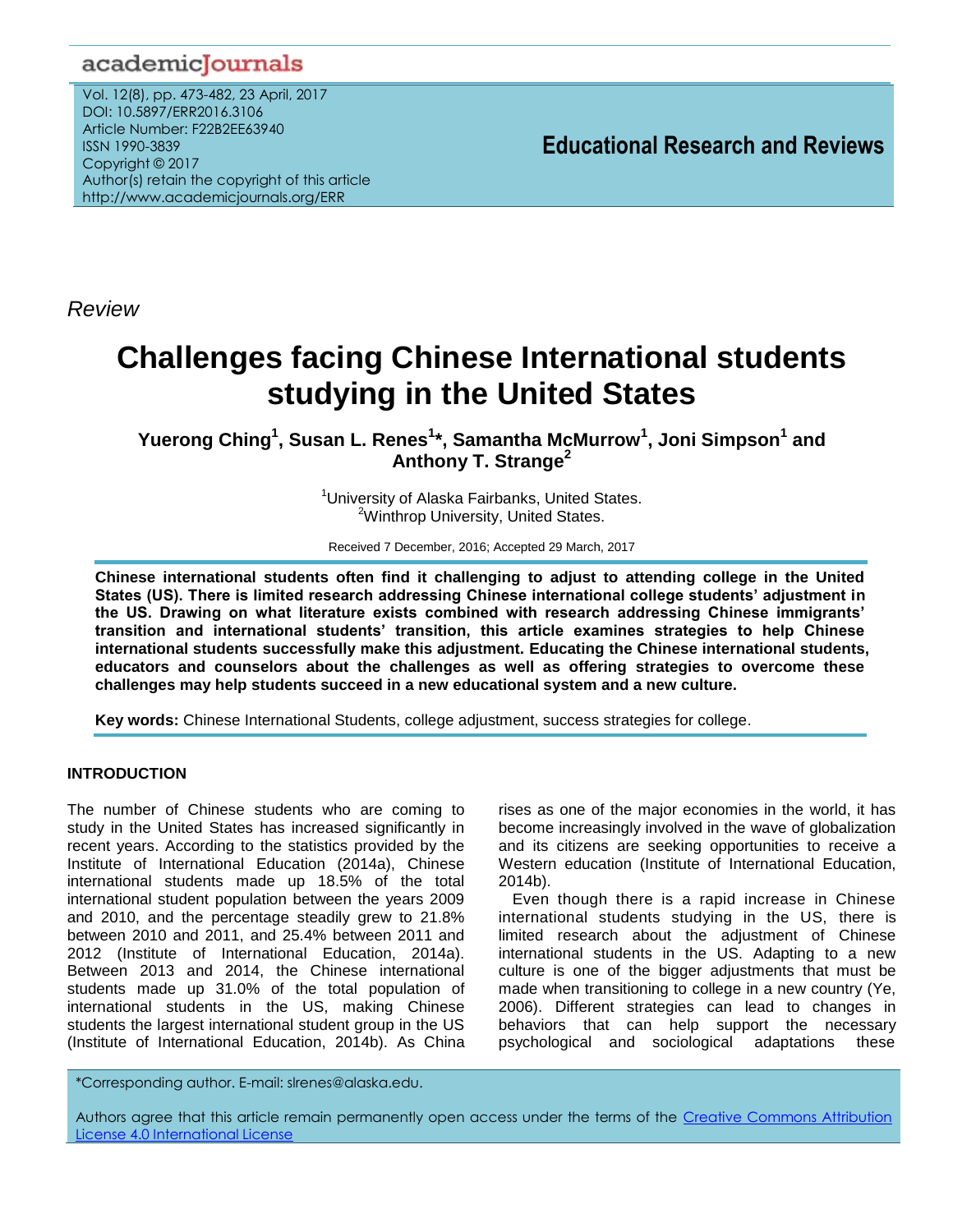students must make (Bertram et al., 2014).

According to Lillyman and Bennett (2014), there are numerous benefits for international students studying abroad. For the Chinese international students, studying abroad offers an exciting opportunity to mix with students and faculty from other countries, which may increase their level of confidence (Warring, 2010). In addition, students' views are challenged as they experience personal development and become independent thinkers and agents for change (Lillyman and Bennett, 2014). Furthermore, due to the education they receive in the US, these students can become globally employable and leaders in their field when they return home (Campbell, 2010).

There are benefits to institutions hosting international students (Lillyman and Bennet, 2014; Perry, 2016). For the host institution, financial gain is one benefit. In 2013, international students contributed approximately \$27 billion to the US economy, an increase of \$3 billion from the prior year (Institute of International Education, 2014b). Apart from financial gain, other benefits include an increased profile among international students, which can improve the understanding of cross-cultural communication for the host institution. In addition, international students often become involved in the local Chinese life and the local community. This could help the institution become better connected to the local Chinese community. When there is a large population of international students, it may internationalize the program and increase opportunities for international cooperation between different institutions from different countries. This is also a process of internationalization, and the internalization of the institution is likely to improve the international reputation and enhance international cooperation (Lillyman and Bennett, 2014). Having Chinese students on campus also potentially brings an additional ethnic, cultural and global perspective and worldview. This is beneficial to the institution and important to other students in the classroom and learning environment.

# **THE CHALLENGES**

The process of cultural adjustment is viewed as a struggle for young Chinese international students in the United States (Flannery and Wieman, 1989; Hendrickson et al., 2011; Jung et al., 2007). International students may experience cultural shock, among other challenges such as being away from families, and lack of social support, while adapting in the host country (Arasaratnam and Doerfel, 2005; Hendrickson et al., 2011; Smith and Khwaja, 2011; Spencer-Rogers and McGovern, 2002; Williams and Johnson, 2011).

There is substantial research on Chinese immigrant students in the US but a limited number of research articles on international students in the US (Bennett, 2008; Kim et al., 2009; Yeh, 2003; Yeh et al., 2008; Zhang and Goodson, 2011). The research on Chinese immigrant students offers insights about the process of cultural adjustment for the Chinese international students. According to Ye (2006), international students are defined as a special group who live in a foreign country pursuing an educational goal. Unlike immigrants, the majority of international students plan to go back home after they finish their degree.

The Chinese immigrant students, especially those who have arrived in the US recently, may have many similarities with the Chinese international students in terms of previous cultural experience, their identity with the Chinese culture, and language (Tsai et al., 2000). However, these two groups differ in that immigrant students may arrive with their family and are allowed to work in the United States. They may believe there is a need to establish a long-term relationship with the mainstream American culture, whereas international students may be curious about the culture but they do not necessarily intend to stay in the US.

Due to the similarities between Chinese international students and first generation Chinese immigrant students, the findings in the literature can, at times, be generalized to Chinese international students (Tsai et al., 2000). Studies have been implemented to investigate the variables that may influence the process of acculturation in Chinese immigrant students. These variables include language proficiency, age, social support, family support, cultural differences, and years of stay in the host country. In the study of Chinese immigrant students, the search has also focused on the special characteristics of the Chinese culture and the potential identity crisis between the Chinese culture and American culture (Kwan and Sodowsky, 1997).

#### **ADAPTATION VARIABLES**

Adapting to a new culture is viewed as requiring a dynamic shift in personal identification (Tran, 2011). The process is a dual process including cultural and psychological change. Many international students have reported the adaption as a positive experience, though the process might be challenging. The cultural adaption is perceived as a process that enhances international student"s intercultural communication competence (Lillyman and Bennett, 2014).

Based on the literature addressing both international students and Chinese immigrants, the prominent variables that influence Chinese international students" ability to adapt to life in the US include (a) cultural distance, (b) cultural shock, (c) social support, (d) stress and anxiety, (e) language barriers, and (f) classroom transition. In addition, Wilton and Constantine (2003) studied the relationships among length of stay in the US, cultural adjustment difficulties, and psychological distress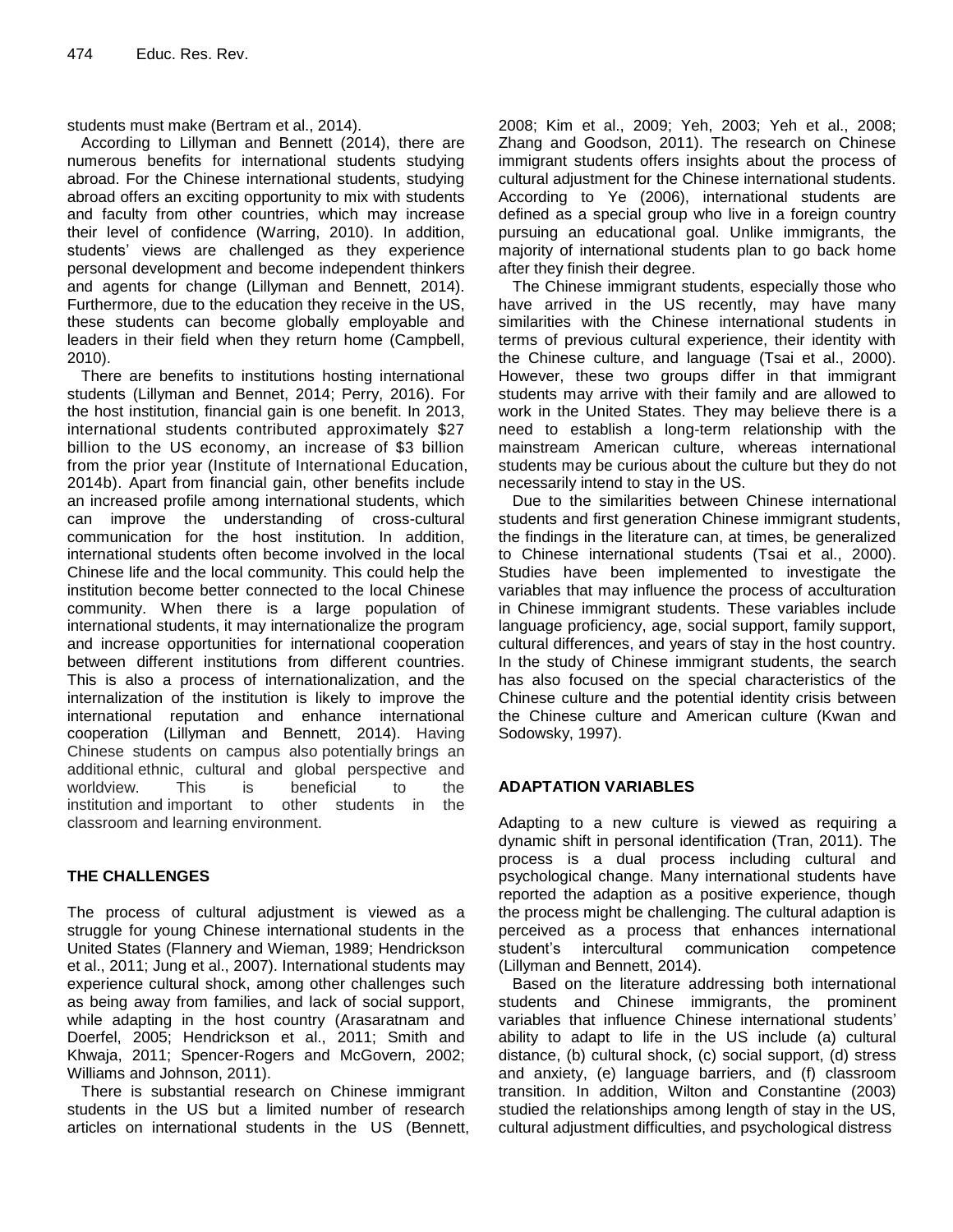in a sample of Asian and Latin American students attending college in the US. Their findings suggested the length of stay in the US is negatively associated with acculturative stress. Both Asian and Latin American students who had resided in the US for longer periods tended to report lower levels of distress in adjusting to U.S. cultural norms. These students may also have more established social support networks than individuals who have recently immigrated into the US (Tsai et al., 2000). Wilton and Constantine (2003) also suggested there is relationship between acculturative stress and psychological health. When acculturative stress interplays with other stressors such as financial difficulties and academic pressure, this might trigger mental health problems.

#### **Cultural distance**

Redmond (2000) reported that students might experience different types of stress when encountering different cultures and identified four dimensions of culture: (a) power distance, (b) uncertainty avoidance, (c) individualism/collectivism, and (d) masculinity/femininity. The differences of the four dimensions between cultures Redmond (2000) referred to as "cultural distance."

Power distance represents the degree to which members of a culture accept that institutions and organizations have power (Redmond, 2000). Uncertainty avoidance refers to the degree to which members of a culture feel uncomfortable with ambiguity and uncertainty. Individualist cultures place higher emphasis on individual goals; collectivist cultures place higher emphasis on group goals. Redmond (2000: 152) used masculinity as a descriptor of those cultures that have "preference for achievement, heroism, assertiveness and material success". On the other hand, femininity cultures, according to Redmond (2000), emphasize the importance of relationships, caring for the weak, and the quality of life.

Redmond (2000) argued that masculinity/femininity dimensions reflect "patterns of thinking, feeling and acting" (p.152). Therefore, they play an important role in intercultural interactions. Gudykunst and Tingtoomey (1988) reported that cultural variability strongly affects social relationships. For example, they reported that members from a femininity culture might perceive someone from masculine culture as adopting an excessively assertive style of communication, even though the assertive style communication is considered a norm in the masculine culture. Redmond (2000) concluded that the greater the differences in these four dimensions, the more difficulties individual members of a culture may experience when living in another culture.

The greater the distance between the native culture and the host culture, the more difficult it may be for the students to have accurate predictions and interpretations of the behaviors in the host culture (Furnham and Bochner, 1982; Redmond and Bunyi, 1993). For Chinese international students who study in the US, the cultural distance between Chinese culture and American culture is relatively far, and therefore their acculturative stress may be high (Redmond, 2000; Yan and Berliner, 2009).

#### **Cultural shock**

The ethnographic descriptions of Chinese and American culture differ immensely in their cultural orientations. "Chinese culture has been described as emphasizing interpersonal relationships, the collective, obedience to authority, and emotional moderation and control" (Tsai et al., 2000: 304). On the other hand, the mainstream American culture is described as supporting rugged individualism, defiance of authority, and open emotional expression (Tsai et al., 2000). For Chinese international students, when encountering a culture vastly different from their own, it is probable they will experience cultural shock. Because Chinese international students are new to the host country, and their plan of staying in the country is temporary, they might experience homesickness (Tsai et al., 2000).

The cultural adaptation process can be argued to be a never ceasing process. For example, according to Tsai etmal (2000), Chinese immigrants who have stayed in the United States for more than a decade may experience a cultural identity crisis, as they are legally considered American citizens but perceived as an outsider or a foreigner in their own country (Sue and Sue, 2013). However, Chinese international students are legally considered "aliens", and they identify themselves as foreigners in the US; therefore, there is less of an identity crisis for Chinese international students. However, the process of cultural adjustment never stops for either group, because it is a constant reality that they live in the US, a foreign country whose culture is vastly different from their own. However, some students reported viewing cultural shock as a positive experience; it is then interesting to consider how they view their own identity in a foreign country while being treated as a foreigner, which has a negative meaning in the English language (Lillyman and Bennet, 2014; Pan et al., 2013).

#### **Social support**

Kashima and Loh (2006) looked at Asian international students" acculturation to Australia and found that personal ties with international, co-national, and local Australian students significantly influenced acculturation. Kashima and Loh (2006) divided international students" friendship patterns into three categories or networks. First, the mono-cultural network referred to the close friendships with other co-national international students, which comprised of the primary social network for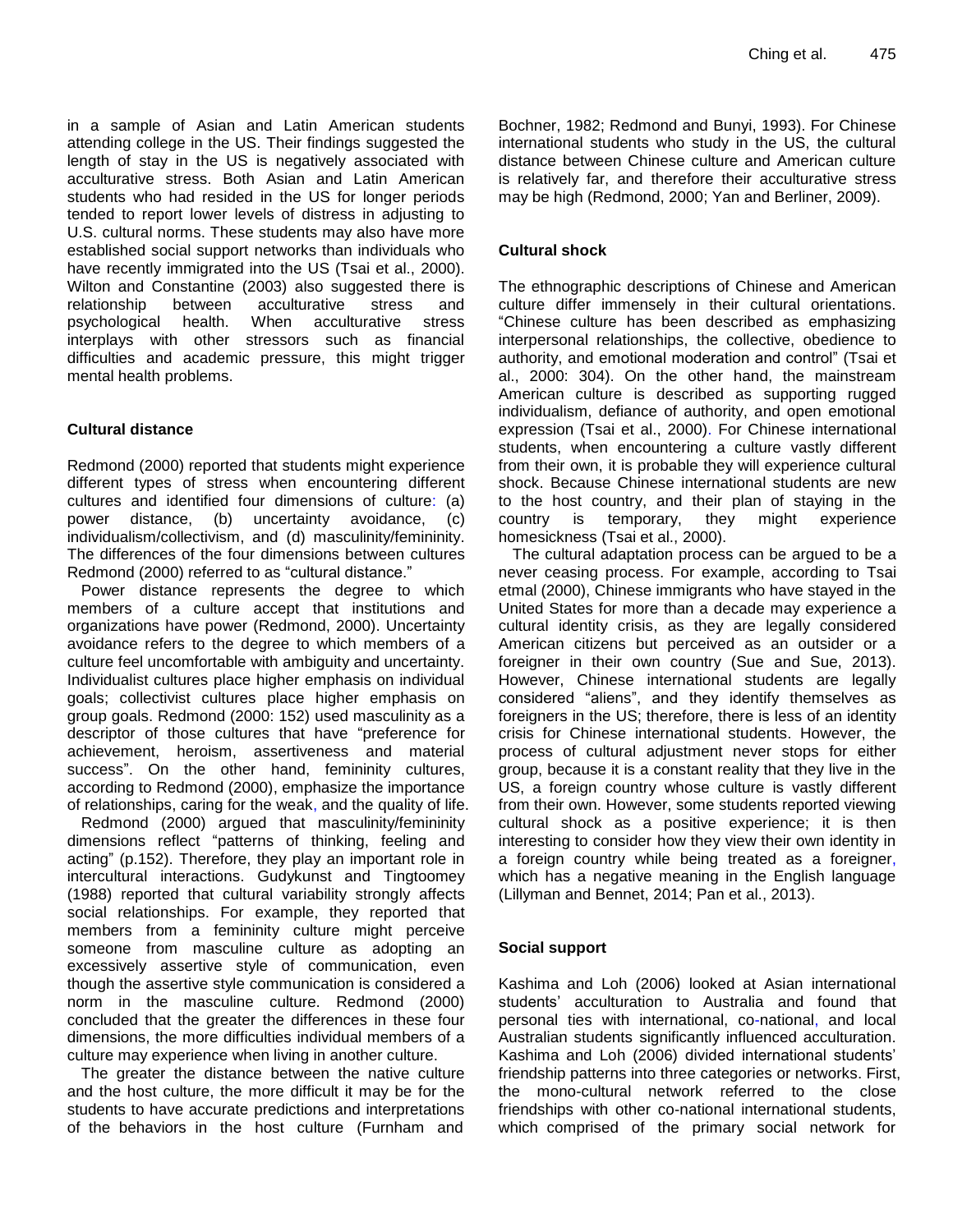international students. Second, the bicultural network was a network of academics, students and advisors. The bicultural network was the international students' secondary network. Third, the multicultural network was categorized as a network connected to other internationals living in Australia. The co-national ties helped international students stay connected with their cultural heritage. The bicultural network aimed to assist international students function academically, and the multicultural network was used for entertainment and recreational purposes. Due to the short cultural distance between Australia and the US, the experiences of international students in Australia might be similar to that of Chinese international students in the US.

Kashima and Loh (2006) argued that social ties seen in the various networks play an important role in helping newcomers" psychological adjustment, or emotional wellbeing and satisfaction during the cultural transition. For example, they found that strong ties with co-nationals offer psychological support and help the newcomers with a cultural identity related to their own cultural heritage

Kosic et al. (2004) reported that Asian international students face the task of learning about interpersonal norms. Their study indicated that international students with more local and international ties seem to more easily adapt to the new culture, whereas those who have more co-national ties, but less international ties seem to have difficulties with cultural adjustment.

Individual international students may experience different levels of acculturative stress (Ye, 2006). Among all international students studying in the United States, Asian international students might need to put greater efforts into the adaptation process due to larger cultural distance (Ye, 2006). Based on the framework provided by Redmond (2000), in terms of the four dimensions of cultural distance, the United States and other western European cultures are at extremes of individualism, whereas Asian countries including Indonesia, South Korea and China show a strong collectivist orientation (Lustig and Koester, 2003). Ye (2006) argued that this indicated there are basic differences in cultural values.

#### **Stress and anxiety**

According to Yeh (2003), previous researchers have studied specific concerns about Asian immigrant youth. For example, Asian immigrant youth often had high expectations about the host country before they came to the United States. However, after they arrived in the US, their expectations were not always met and consequently they often felt disappointed (Homma-True, 1997; Uba, 1994). Furthermore, when high expectations are not met, young Asian immigrant youth may experience depression, disappointment, resentment, and cultural shock (Yeh, 2003). Those students who hold unrealistic high expectations about their competence and their lives in the

United States may suffer from a deep sense of loss accompanied with painful feelings of inferiority (Sandhu, 1995).

According to Lillyman and Bennett (2014), international students experience a mix of excitement and anxiety when they first arrive in the host country. According to Brown and Holloway (2008), moving to a new environment is often one of the most traumatic events in a person"s life. For international students who move to the US, the transition is significant and they are in great need of support to smooth the transition.

International students who choose to study in the US may face various other stressors in the host country (Kim and Kim, 2010; Lillyman and Bennett, 2014). For most international students, the decision to study abroad generally involves a large personal, social, and financial investment. Therefore, the international students may feel the pressure to succeed as a result of this investment. It could be more challenging for international students who have language barriers than their American counterparts to complete an undergraduate degree (Hendrikson et al., 2011; Jung et al., 2007). The challenge and the pressure may cause anxiety for some international students.

Asian Americans are perceived as the role model ethnic minority in the mainstream American culture. Often it is assumed that Asian Americans are free from psychological problems (Sue and Sue, 2013; Yeh, 2003). However, Wilton and Constantine (2003) reported that Asian Americans tend to downplay their psychological problems due to the shame attached to seeking counseling for mental health problems. Asian Americans may present their difficulties in academic and career choices when seeking help from counselors. The real problems beneath the surface may be academic pressure and other psychological problems that they try not to speak about in their lives (Wilton and Constantine, 2003).

Findings have suggested that acculturation is related to mental health (Jung et al., 2007; Yeh, 2003). International students may experience anxieties and pressures when they study in a foreign country. When these anxieties and pressures exceed the normal level, the students may have mental health issues.

# **Language barrier**

The English language was identified as a major problem for some international students (Church, 1982; Ying, 1996). English proficiency is significantly related to academic success and social adjustment (Flannery and Wieman, 1989). A language deficiency may cause lack of participation in the classroom on the international students" part. Limited English proficiency might be evident in international students' reading, writing, listening and speaking skills. In addition, international students may require more time for reading and writing, which may interfere with their academic performance if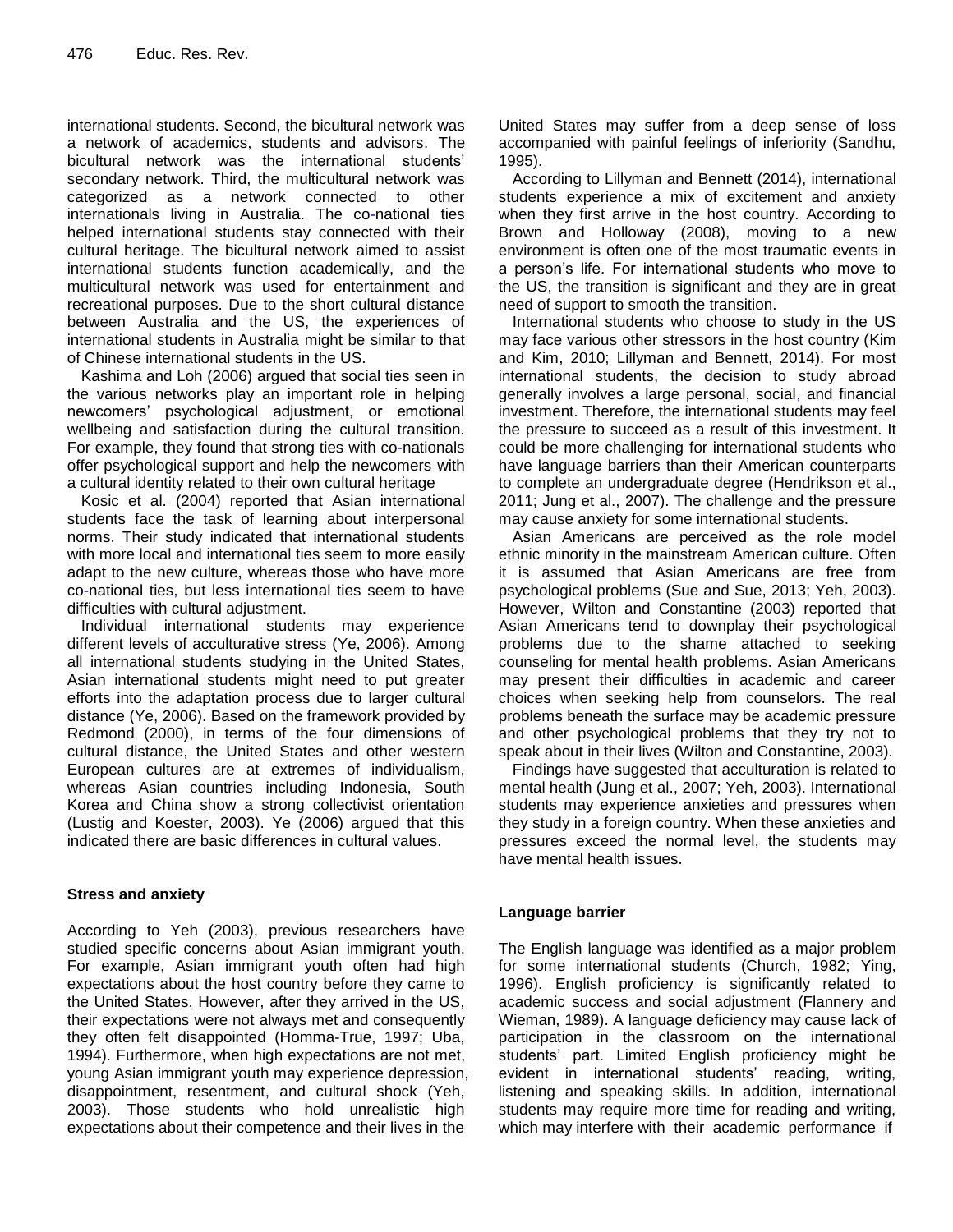an exam is set to be finished within a limited time. Also, language deficiency may cause international students to doubt their success in their programs (Lin and Yi, 1997). For Chinese male students, this may be more challenging due to their fear of disappointment when making mistakes.

Lack of English proficiency may cause international students to experience social anxiety and confusion (Redmond, 2000). The language barrier can be a factor that contributes to the social isolation of Chinese international students in the host country (Karuppan and Barari, 2011). According to Bertram et al. (2014), English proficiency is reported as one of the constant stressors during the acculturative process. Their study reported that linguistic deficiency was perceived as the major block for the Chinese international students' participation in social engagement and led them to miss social situations (Spencer-Rogers and McGovern, 2002). Chinese international students also reported feeling disconnected from their environment and surroundings due to language barriers and different life experiences (Huang, 2012).

Speaking with an accent is another factor that affects international students' ability to function in social and academic settings. Based on an accent, listeners will evaluate the speaker"s competence, social status, social attractiveness, personality, and similarity to the listener (Giles, 1970). In addition, Fuertez et al. (2002) pointed out that a nonnative accent can lead to stereotyping and discrimination on the listeners" part, whereas listeners associate a standard English accent with higher social status, intelligence and education.

#### **Classroom transition**

Classroom transition has been described as the "experiences of acute frustration, confusion and anxiety experienced by students who are exposed to unfamiliar learning and teaching methods, bombarded by unexpected and disorienting cues, and subjected to ambiguous and conflicting expectations" (Griffiths et al., 2005: 275). Chinese international students might experience these frustrations transitioning to classrooms in the US due to the cultural and educational differences between China and the US (Karuppan and Barari, 2011). For example, Chinese students view their professors as authority figures in their fields (Huang, 2012). They may not feel comfortable challenging the opinions of their professors. In addition, discussion in the classroom among the students is not a familiar teaching style for Chinese students, because in the Chinese culture it is considered impolite to constantly talk about personal opinions. Furthermore, the topics in the discussions are more relevant to American culture, which might be less relevant to the Chinese students (Huang, 2012; Yan and Berliner, 2009).

Huang (2012) reported on the various aspects of classroom transition that Chinese international students experienced in the classroom environment in the US. First, Chinese international students feel uncomfortable participating in classroom discussions, asking questions in class, and having critical arguments (Durkin, 2011). Huang (2012) and Parris-Kid and Barnet (2011) argue that unfamiliarity with the learning environment may discourage the learner from participating in classroom discussions. Furthermore, many American instructors indicated frustrations in engaging Chinese international students in classroom activities. Some teaching strategies that worked well with American students seemed ineffective with Chinese international students (Gu, 2011).

Huang (2012) argued that classroom transition also involves other factors. For example, when Chinese international students take classes in the US, their familiar learning context is lost. Therefore, Chinese international students might have to spend more time and make more effort to synthesize information to resolve their cognitive conflicts than their American counterparts in order to effectively participate in classroom activities (Huang, 2012). Furthermore, the content of learning materials, especially for the social sciences, is likely to be more relevant to American culture and it might take some time for Chinese international students to adjust (Zhao and Bourne, 2011). Learning in a foreign environment involves the learners" prior knowledge about cultural taboos, social expectations, learning approaches and the subject matter. What is common sense for learners from the mainstream American culture may be novel to Chinese international students (Huang, 2012).

#### **POSSIBLE SOLUTIONS**

Chinese international students encounter challenges while studying in the US, but relevant literature also proposes possible solutions to the challenges that Chinese international students face. The recommendations include helping with language barriers, increasing social support, advocacy to improve living conditions in the US, seeking counseling services, and smoothing the classroom transition.

#### **RECOMMENDATIONS FOR HELPING WITH LANGUAGE BARRIERS**

Many Chinese international students find it difficult to communicate in English when they first arrive in the US (Brown and Holloway, 2008). English is taught as a foreign language in China and many Chinese international students do not feel comfortable speaking English in various situations. The variables that influence acculturation are often interwoven together. Social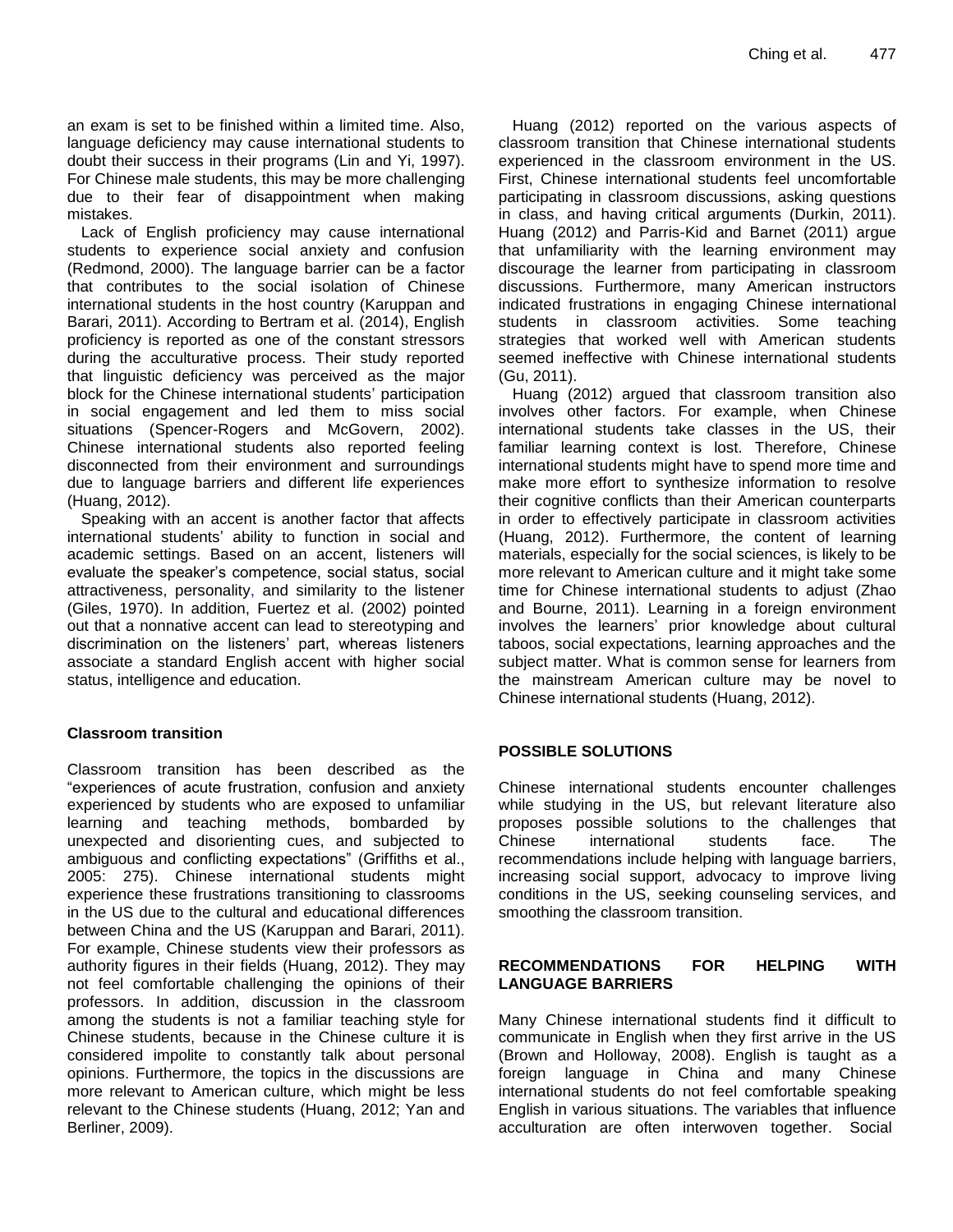contact with the English native speakers may help improve a student"s English and ease the process of acculturation. However, limited English may cause anxiety for Chinese students when communicating with native speakers.

In order to be successful with their academic study in the US, international students need to have sufficient language proficiency to complete their programs in English. Educators play an important role in assisting international students to overcome language barriers (Lee, 2013). First, educators should acknowledge their own biases toward imperfect English. Accented English does not indicate any deficiency in English or low level of intelligence (Skow and Stephen, 1999). Lee (2013) reported that one way to increase the tolerance of accented English is to invite speakers with various accents and cultural backgrounds to give presentations in their fields. International students may think it inspirational that someone from a similar background is successful in their field (Lee, 2013). In addition, educators need to be more patient and learn about the differences in communication styles, word choice and nonverbal expressions. For example, Chinese international students may spontaneously translate from their native language to English, which may have completely different connotations in the English language. Lee described a Taiwanese graduate student's reply to her supervisor"s question, "How are you feeling?" after she failed her comprehensive exam. Her reply was "I want to die!" This answer was shocking for her supervisor who believed the student had thoughts of suicidal. However, "I want to die!" is an expression of frustration in the Chinese language.

#### **Social contact supports language proficiency and adjustment**

According to Pan et al. (2013), establishing a social network in the host country can contribute to international students" adjustment to the new environment. For example, exposure to a new culture offers an opportunity to enhance intercultural communication skills and intercultural competence. In addition, Gill (2007) reported that reconstructing social networking in the host country significantly improved international students communication skills and developed their language and interpersonal skills. The experience of interacting with different educational and cultural environments helps international students function effectively both in the host and home countries (Gu et al., 2010). According to Kashima and Loh (2006), social contact with the local people would help the newcomers to adapt to the new culture.

However, social contact is not limited to social interactions with American students. According to Swagler and Ellis (2003), Taiwanese international students reported that missing family, friends, and their Taiwanese social network was a source of stress in the United States. They expressed their emotional distress resulting from constantly speaking in a foreign language in an immersed environment. However, according to their study, students who have Taiwanese friends and interaction with American students reported the most satisfaction with their studying experience in the US. According to their research, the more adjusted individuals seem to have both contacts with their Taiwanese friends and American friends (Swagler and Ellis, 2003).

Through events inside and outside the campuses, international students can get to know more people and improve their language skills and intercultural competence.

## **Counseling services**

Offering counseling services could be one of the solutions or supports that can be offered to assist Chinese international students to smooth their cultural adjustment (Swagler and Ellis, 2003). However, there is a paradox for offering counseling services for Chinese international students. Chinese students are less likely to seek counseling treatment than their American counterparts, other than for somatic disorders (Lin and Yi, 1997). Asian Americans seem to mix mental health and physical discomfort (Sue and Sue, 2013). Furthermore, international students are reluctant to seek counseling services unless they are in a crisis (Swagler and Ellis, 2003).

When counseling individual Chinese international students, the counselors may consider various factors that may influence the therapeutic relationship. According to Leong (1986), when counseling Asian Americans, counselors should pay specific attention to client and therapist variables. For example, client variables include the clients" class background, linguistic background, and language proficiency. As for therapist variables, those could be the therapists" own cultural biases and prejudices against Asian Americans, lack of intercultural skills and training biases (Sue and Sue, 2013; Tyler et al., 1985).

Wilton and Constantine (2003) also suggested a solution to increase the chance for international students seeking counseling services. For example, the university counseling center may advocate for international students. They also suggested the university counseling center should consider hiring ethnic minority counselors to add "face value" to gain trust from ethnical minority students.

## **SUGGESTIONS FOR SMOOTHING THE CLASSROOM TRANSITION**

One of the stressors that interplay with acculturative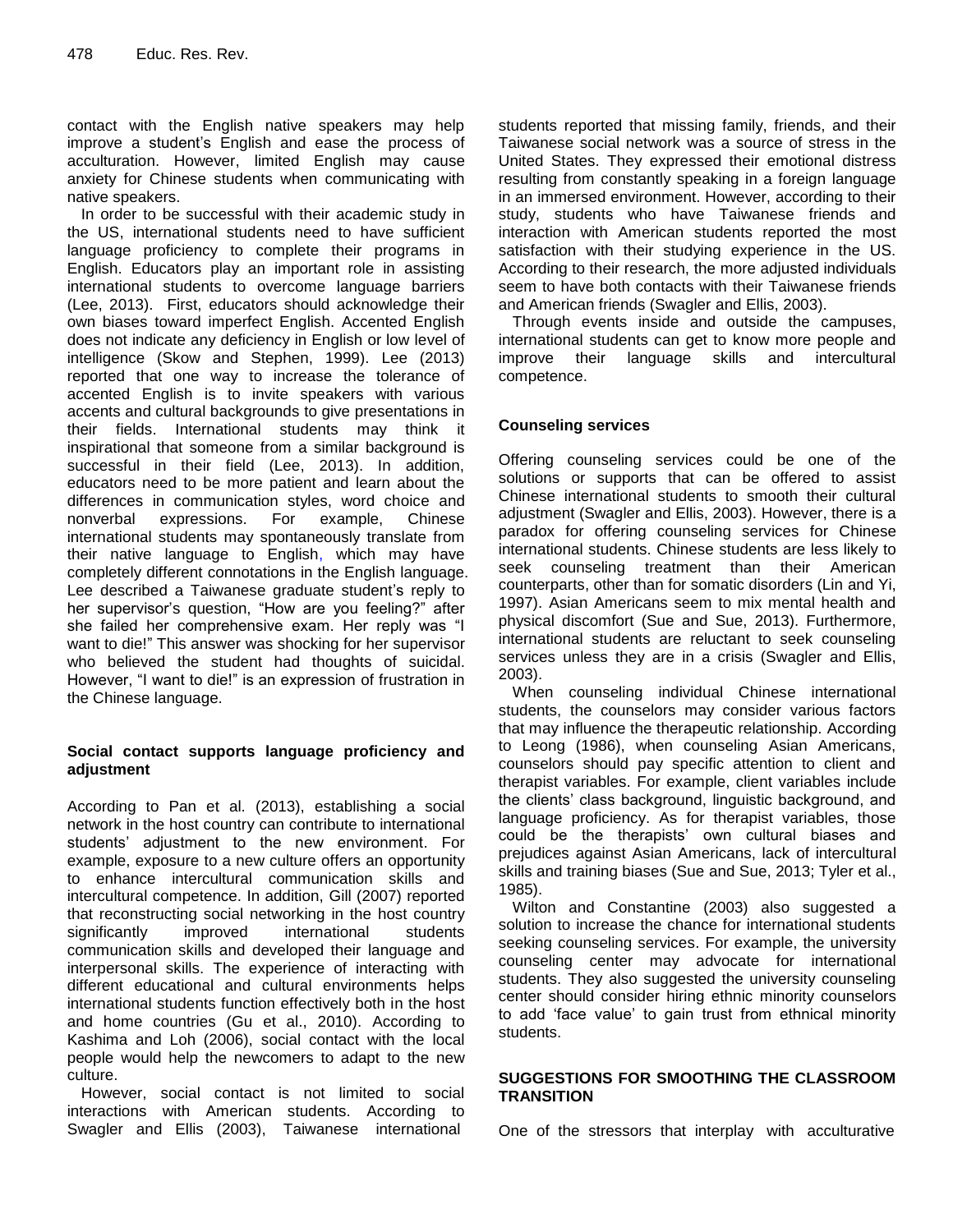stressors is academic stress. Lowinger and colleagues (2014) recommended that colleges establish programs that help improve students' academic self-efficacy. Studies suggest that Chinese international students have confidence in their professional performance but English hinders their verbal expression of their knowledge of the subject (Lee, 2013; Swagler and Ellis, 2003). Instructors are encouraged to use a variety of assessment tools to help international students feel less linguistic stress and improve their academic self-efficacy.

Kwok and Arpan (1994) reported that the internationalization of curriculum generally takes longer than the internationalization of campuses. Therefore, international students generally are expected to be the ones to adapt to the changes. Practical strategies for Chinese international students to adapt to the host country are helpful. However, studies also suggest that forcing Chinese international students to adopt the western values and approaches is not a consistently effective solution for them (Zhou et al., 2011).

Some scholars proposed institutional reform to better serve the diverse student population. Recommendations are proposed for program planners, mentors, and faculty members to discuss international students' personal development and adaptation to the new environment. In addition, support systems can be built into a mentoring culture to openly discuss the struggles that Chinese international students are likely to be experiencing. Furthermore, a mentoring culture may also include faculty mentoring, peer mentoring, and role model mentoring. The combination of mentoring systems may help the newcomers to foresee the possible specific needs from that country (Huang, 2012). The newcomer may draw some experiences from the mentoring system and can take preventative actions to solve some of the challenges they may encounter in the future.

Huang (2012) also argued that faculty members who teach or supervise Chinese international students may offer more factual information, culturally sensitive learning cues and more time and space for international students to participate in classroom activities and discussions. This reciprocal teaching and learning process can help the faculty members and the students to adapt to each other"s teaching and learning strategies (Zhou et al., 2011). In addition, the instructors may adapt easier to future international students' learning needs based on their experience with previous international students that they have had.

#### **Advocacy**

International students have limited influence over the host society due to their immigrant status and their newness to the social system of the host country (Williams and Johnson, 2011). There is ample evidence that indicates having unfavorable relations with the citizens of the host

country has serious consequences on the psychological well-being of international students (Leong and Chou, 1996; Paige, 1990). Although changing the stereotype against foreign students may not be easy, counselors and international office personnel may advocate or give statistics about the economic contributions that international students give to the US economy. The perceived threat, according to Spencer-Rogers and McGovern (2002), is that citizens of the host country see international students as threat to scholarships and competitors in the job market. However, the majority of international students (77%) in the US had tuition fees paid by their family members in their home countries and the majority return to their own countries after they finish their study in the US (Spencer-Rogers and McGovern, 2002).

Financial stressors and career concerns are challenges that Chinese international students face while studying in the US (Lee, 2013). Unlike other countries, such as the United Kingdom and Australia, which give international students 20-hour work permits, the United States only authorizes international students to work on campus. This significantly reduces the employment opportunities for international students, which could make them financially vulnerable when something unexpected happens at home.

According to Lee (2013), the international office and international student body could offer guidance for international students applying for their limited financial aid programs even though the majority of financial aid programs and scholarships are only open to American students. In addition, some studies indicated that teaching assistantships are preferentially offered to domestic students due to international students" English deficiency (Kim and Kim, 2010). Lee (2013) suggested that by considering international students' eligibility for assistantships, the faculty member could promote their academic success and count on this population for their dedication and creativity when needed. This could include a 20-hour work permit per week, which could also be a way for the international students to have increased social contact with mainstream American society.

Furthermore, there are strict legal restrictions on international students doing internships in the US. International students go through a Curricular Practical Training (CPT) application, which requires complicated paperwork. If an international student does an internship for more than a year, he or she will lose the opportunity to work in the US after they graduation. Even if international students are allowed to apply for jobs in the US, most jobs are only open to US citizens or permanent residents. Furthermore, international students are only allowed to work in the US for one year. They need to apply for OPT if they intend to apply for jobs in the US. Compared with Canada, the UK and other western countries, the US has the strictest legal restrictions on international students working in the US (Lee, 2013).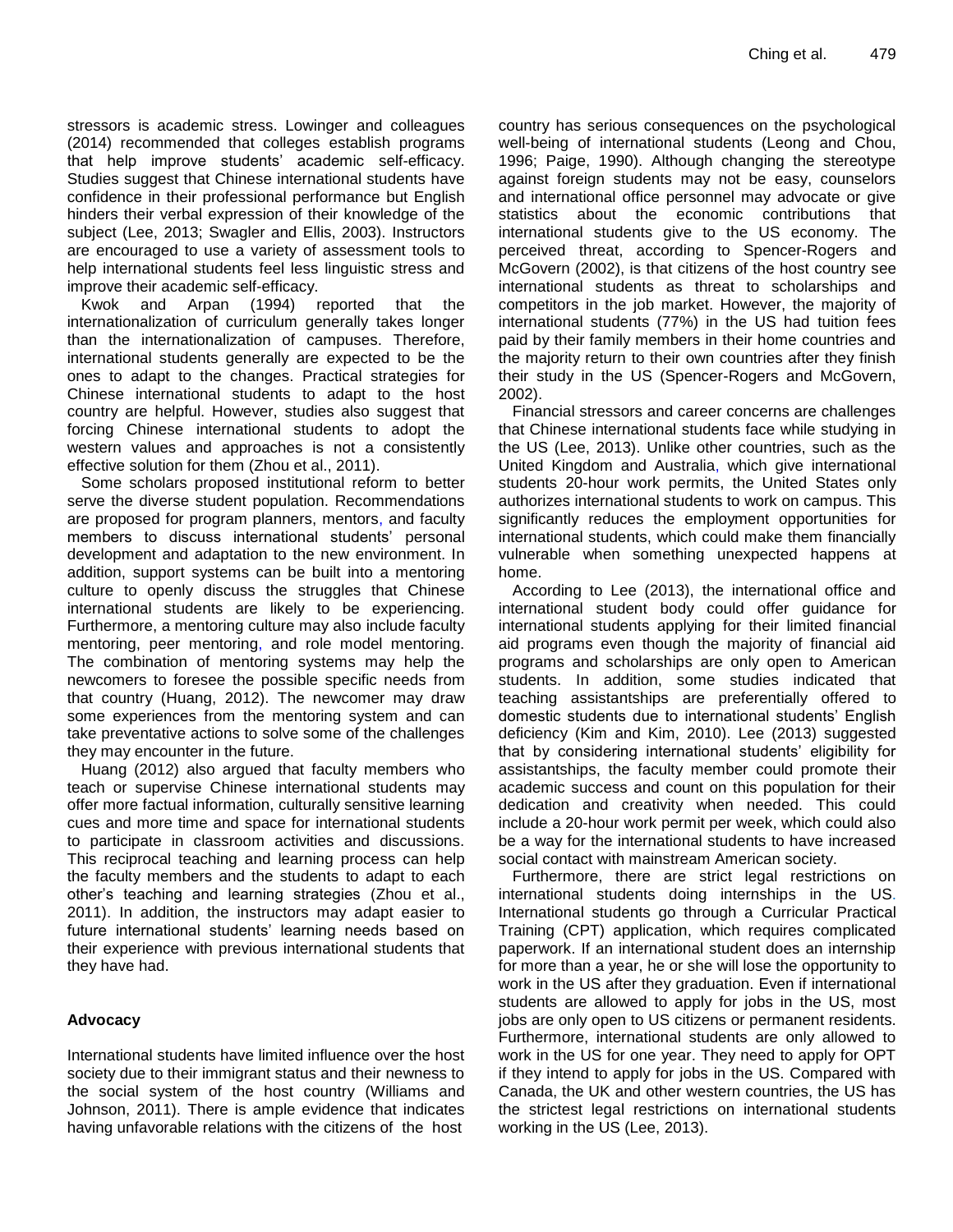Changing the overwhelmingly strict legal restrictions on international students is unlikely to happen unless some organizations in the US have political influence or international students" voices are heard. The advocacy cannot be done effectively by international students themselves due to their non-immigrant status, which puts them in a powerless and vulnerable position in the political world of the US.

## **FURTHER RESEARCH**

The extent of cultural shock may be different for the European international students and Asian students due to different cultural and linguistic backgrounds (Smith and Khawaja, 2011). When applying the research of international students and Chinese immigrant students to the Chinese international students, caution is needed. Further research may be required to investigate Chinese international students to see whether the findings of other groups can be verified.

The literature in this paper is about Chinese international students in general. However, within this group, Chinese international students majoring in different disciplines may have individual needs. For example, the challenges of engineering students may be different from international students who major in clinical psychology or counseling (Lee, 2013). Furthermore, Chinese international students from different social and economic backgrounds may view their experiences differently in the United States and hence their challenges could also be different (Swagler and Ellis, 2003). Future research could be conducted studying the variations within the group of Chinese international students.

#### **CONCLUSION**

The article offers a comprehensive description of the challenges that Chinese international students face during their stay in the US. The literature offers support for the acculturative stress that they experience. For example, the description of cultural distance offers an explanation for the cultural shock that Chinese international students may experience when they encounter the mainstream American culture. Furthermore, the detailed description of cultural shock, stress and anxiety that Chinese international students may experience gives educators, international office personnel, and counselors working at the university counseling centers, a more clear idea of what the Chinese international students' life is like during their stay in the US.

Furthermore, discussions of social support and how social support may have a positive influence on international students can guide the people who work with Chinese international students to offer platforms for

Chinese international students to establish their network and social support in the new environment. Through the platforms or events that aim to increase opportunities for Chinese international students to interact with people from various backgrounds, Chinese international students may realize the importance of establishing social support. At the same time, their intercultural competence may be significantly improved as well.

Finally, issues such as language barriers and classroom transition may offer insight on the educators" side about the reformation of curriculum to better suit the needs of Chinese international students. While helping international students improve their language proficiency, educators at the same time need to understand that native-speaker fluency can rarely be achieved. Therefore, accented and imperfect English should be acceptable for educators. At the same time, curriculum design and classroom activities should be designed to consider the needs of Chinese international students so their full potential can be reached in the new educational system.

The suggested strategies may help people in the tertiary educational setting, international office personnel and counselors working in university counseling centers to better understand the needs of Chinese international students and consequently be better prepared to help Chinese international students succeed in a new educational and cultural environment.

# **CONFLICT OF INTERESTS**

The authors have not declared any conflict of interests.

#### **REFERENCES**

- Arasaratnam LA, Doerfel ML (2005). Intercultural communication competence: Identifying key components from multicultural perspective. Int. J. Intercult. Relat. 29:137-163.
- Bennett JM (2008). Transformative training: Designing programs for culture learning. In M.A. Moodian (Ed.), Contemporary leadership and intercultural competence: Understanding and utilizing cultural diversity to build successful organizations Thousand Oaks, CA: Sage. pp. 95-110.
- Bertram DM, Poulaski M, Elsasser BS, Kumar E (2014). Social support and acculturation in Chinese international students. J. Multicult. Counsel. Dev. 42:107-124.
- Brown L, Holloway I (2008). The initial stage of the international sojourn: Excitement or culture shock? Brit. J. Guidance Counsel. 36(1):33-49.
- Campbell A (2010). Developing generic skills and attributes of international students: The (ir)relevance of the Australian university experience. J. Higher Educ. Policy Manage. 32(5):487-497.
- Church A (1982). Sojourner adjustment. Psychol. Bulletin 91:540-572.
- Durkin K (2011). Adapting to western norms of critical argumentation and debate. In L. Jin &M. Cortazzi (Eds.), Researching Chinese learners (pp. 274-291). New York, NY: Palgrave Macmillan.
- Flannery RB, Wieman D (1989). Social support, life stress, and psychological distress: An empirical assessment. J. Clin. Psychol. 45:867-872.
- Fuertez JN, Potere JC, Ramirez KY (2002). Effects of speech accents on interpersonal evaluations: Implications for counseling practice and research. Cultural Diversity and Ethnic Minority Psychol. 8:346-356.
- Furnham A, Bochner S (1982). Social difficulty in a foreign culture: An empirical analysis of culture shock. In S. Bochner (Ed.), Cultures in contact: Studies in cross-cultural interaction. Elmsford, NY: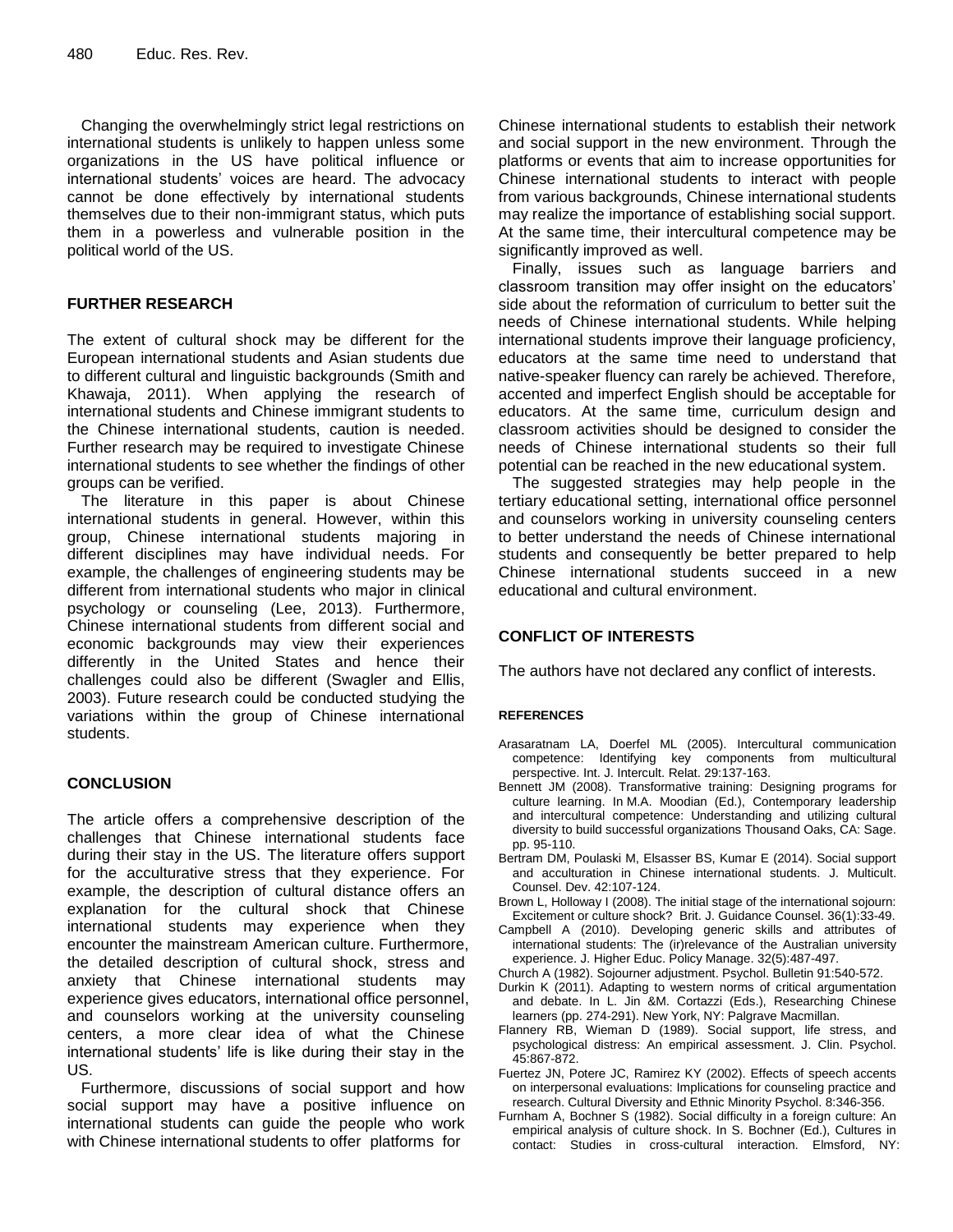Pergamon Press. pp. 161-198.

- Giles H (1970). Evaluative reactions to accents. Educ. Rev. *22:*211-227. Gill S (2007). Overseas students' intercultural adaptation as intercultural learning: A transformative framework. Compare 37(2):167-183.
- Griffiths DS, Winstanley D, Gabriel Y (2005). Learning shock: The trauma of return to formal learning. Manage. Learn. 36:275-297
- Gu Q (2011). An emotional journal of change: The case of Chinese students in UK higher education. In L. Jin & M. Cortazzi (Eds.), *Researching Chinese learners* (pp. 212-232). New York, NY: Palgrave Macmillan.
- Gu Q, Schweisfurth M, Day C (2010). Learning and growing in a "foreign" context: Intercultural experiences of international students. Compare 40(1):7-23.
- Gudykunst WB, Ting-Toomey S (1988). Culture and interpersonal communication. Newbury Park, CA: Sage.
- Hendrickson B, Rosen D, Aune RK (2011). An analysis of friendship networks, social connectedness, homesickness, and satisfaction levels of international students. Int. J. Intercult. Relat. 35:281-295.
- Homma-True R (1997). Japanese American families. In E. Lee (Ed.), Working with Asian Americans: A guide for clinicians.New York, NY: Guilford Press. pp. 114-124.
- Huang Y (2012). Transitioning challenges faced by Chinese graduates. Adult Learn. 23(3):138-147.
- Jung E, Hecht ML, Wadsworth BC (2007). The role of identity in international students" psychological well-being in the United States: A model of depression level, identity gaps, discrimination, and acculturation. Int. J. Intercult. Relat. 31:605-624.
- Institute of International Education (2014a). Project Atlas/international students in the United States. Retrieved from: http://www.iie.org/Services/Project-Atlas/United-States/International-Students-In-US
- Institute of International Education (2014b). Open doors 2014: International students in the United States and study abroad by American students are at all-time high. Retrieved from: http://www.iie.org/Who-We-Are/News-and-Events/Press-Center/Press-Releases/2014/2014-11-17-Open-Doors-Data
- Kashima ES, Loh E (2006). International students" acculturation: Effects of international conational, and local ties and need for closure. Int. J. Intercult. Relat. 30:471-485.
- Karuppan CM, Barari M (2011). Understanding the coping strategies of international students: A qualitative approach. Aust. J. Guidance Counsel. 21(2):203-224.
- Kim SY, Chen Q, Li J, Huang X, Moon UJ (2009). Parent-child acculturation, parenting, and adolescent depressive symptoms in Chinese immigrant families. J. Family Psychol. 23(3):426-437.
- Kim S, Kim RH (2010). Microaggressions experienced by international students attending U. S. institutions of higher education. In D. S. Wing (Ed.), Microaggressions and marginality: Manifestation, dynamics, and impact. Hoboken, NJ: Wiley. pp. 171-191.
- Kosic A, Kruglanski A, Pierro A, Mannetti L (2004). The social cognition of immigrants' acculturation: Effects of the need for closure and the reference group at entry. J. Personality Soc. Psychol. 86(6):796-813.
- Kwan KK, Sodowsky GR (1997). Internal and external ethnic identity and their correlates: A study of Chinese American immigrants. J. Multicult. Counsel. Dev. 25(1):51-67.
- Kwok CCY, Arpan JS (1994). A comparison of international business education at U.S. and European business schools in the 1990s. Manage. Int. Rev. 34:357-379.
- Lee KC (2013). Training and educating international students in professional psychology: What graduate programs should know. Training Educ. Prof. Psychol. 7(1):61-69.
- Leong FT, Chou EL (1996).Counseling international students. In P. B. Pedersen, & J. G. Draguns (Eds.), Counsel. across cultures (4th ed.) (pp. 210–242). Thousand Oaks**,** CA: Sage.
- Leong FT (1986). Counseling and psychotherapy with Asian Americans: Reviews of the literature. J. Counsel. Psychol. 33(2):196-206.
- Lillyman S, Bennett C (2014). Providing a positive learning experience for international students studying at UK universities: A literature review. J. Res. Int. Educ. 13(1):63-75.
- Lin JG, Yi JK (1997). Asian international students" adjustment: Issues and program suggestions. College Stud. J. 31:473-479.
- Lowinger RJ, He Z, Lin M, Chang M (2014). The impact of academic self-efficacy, acculturation behavior in Chinese international students. College Stud. J. 48(1):141-152.
- Lustig MW, Koester J (2003). Intercultural competence: Interpersonal communication across cultures. Boston, MA: Allyn and Bacon.
- Paige RM (1990). International students: Cross-cultural psychological perspectives. In R. W. Brislin (Ed.), Applied cross-cultural psychology: Cross-cultural research and methodology series. Newbury Park, CA: Sage. pp. 367-382.
- Pan J, Wong DFK, Ye S (2013). Post-migration growth scale for Chinese international students: Development and validation. J. Happiness Stud. 14(6):1639-1655.
- Perry CJ (2016). Comparing international and American Students' challenges: A literature review. J. Int. Students, 6(3):712-721.
- Redmond MV, Bunyi JM (1993). The relationship of intercultural communication competence with stress and the handling of stress as reported by international students. Int. J. Intercult. Relat. 17:235-254.
- Redmond MV (2000). Cultural distance as a mediating factor between stress and intercultural communication competence. Int. J. Intercult. Relat. 24:151-159.
- Sandhu DS (1995). An examination of the psychological needs of the international students: Implication for counseling and psychotherapy. Int. J. Adv. Counsel. 17:229-239.
- Skow LM, Stephan L (1999). Intercultural communication in the university classroom. In L. A. Samovar & R. E. Porter (Eds.), Intercultural communication: A reader (9th ed.). Beverly, MA: Wadsworth, Inc. pp. 355-370.
- Smith RA, Khawaja NG (2011). A review of the acculturation experiences of international students. Int. J. Intercult. Relat. 35:699- 713.
- Spencer-Rogers J, McGovern T (2002). Attitudes toward the culturally different: The role of intercultural communication barriers, affective responses, consensual stereotypes, and perceived threat. Int. J. Intercult. Relat. 26:609-631.
- Sue DW, Sue D (2013). Counseling the culturally diverse: Theory and practice. Hoboken, NJ: John Wiley &Sons.
- Swagler MA, Ellis MV (2003). Crossing the distance: Adjustment of Taiwanese graduate students in the United States. J. Counsel. Psychol. 50(4):420-437.
- Tran LT (2011). Committed, face-value, hybrid or mutual adaptation? The experiences of international students in Australian higher education. Educ. Rev. 63(1):79-94.
- Tsai JL, Ying Y, Lee PA (2000). The meaning of "being Chinese" and "being American": Variation among Chinese American young adults. J. Cross-cultural Psychol. 31(3):302-332.
- Tyler FB, Sussewell DR, Williams J (1985). Ethnic validity in psychotherapy. Psychotherapy 22:311-320.
- Uba L (1994). Asian Americans: Personality patterns, identity, and mental health. New York, NY: Guilford Press.
- Warring S (2010) Facilitating independence amongst Chinese international students completing a bachelor of applied business studies degree. Innov. Educ. Teach. Int. 47(4):379-392.
- Williams CT, Johnson LR (2011). Why can"t we be friends? Multicultural attitudes and friendships with international students. Int. J. Intercult. Relat. 35:41-48.
- Wilton L, Constantine MG (2003). Length of residence, cultural adjustment difficulties, and psychological distress symptoms in Asian and Latin American international college students. J. Coll. Counsel. 6:177-186.
- Yan K, Berliner DC (2009). Chinese international students' academic stressors in the United States. Coll. Stud. J. 43(4):939-960.
- Ye J (2006). An examination of acculturative stress, interpersonal social support, and use of online ethnic social groups among Chinese international students. Howard J. Commun. 17:1-20.
- Yeh CJ (2003). Age, acculturation, cultural adjustment, and mental health symptoms of Chinese, Korean, and Japanese immigrant youths. Cult. Divers. Ethnic Minority Psychol. 9(1):34-48.
- Yeh CJ, Okubo Y, Ma PW, Shea M, Qu D, Pituc ST (2008). Chinese immigrant high school students' cultural interactions, acculturation, family obligations, language use, and social support. Adolescence 43:775-790.
- Ying YW (1996). Immigration satisfaction of Chinese Americans: An